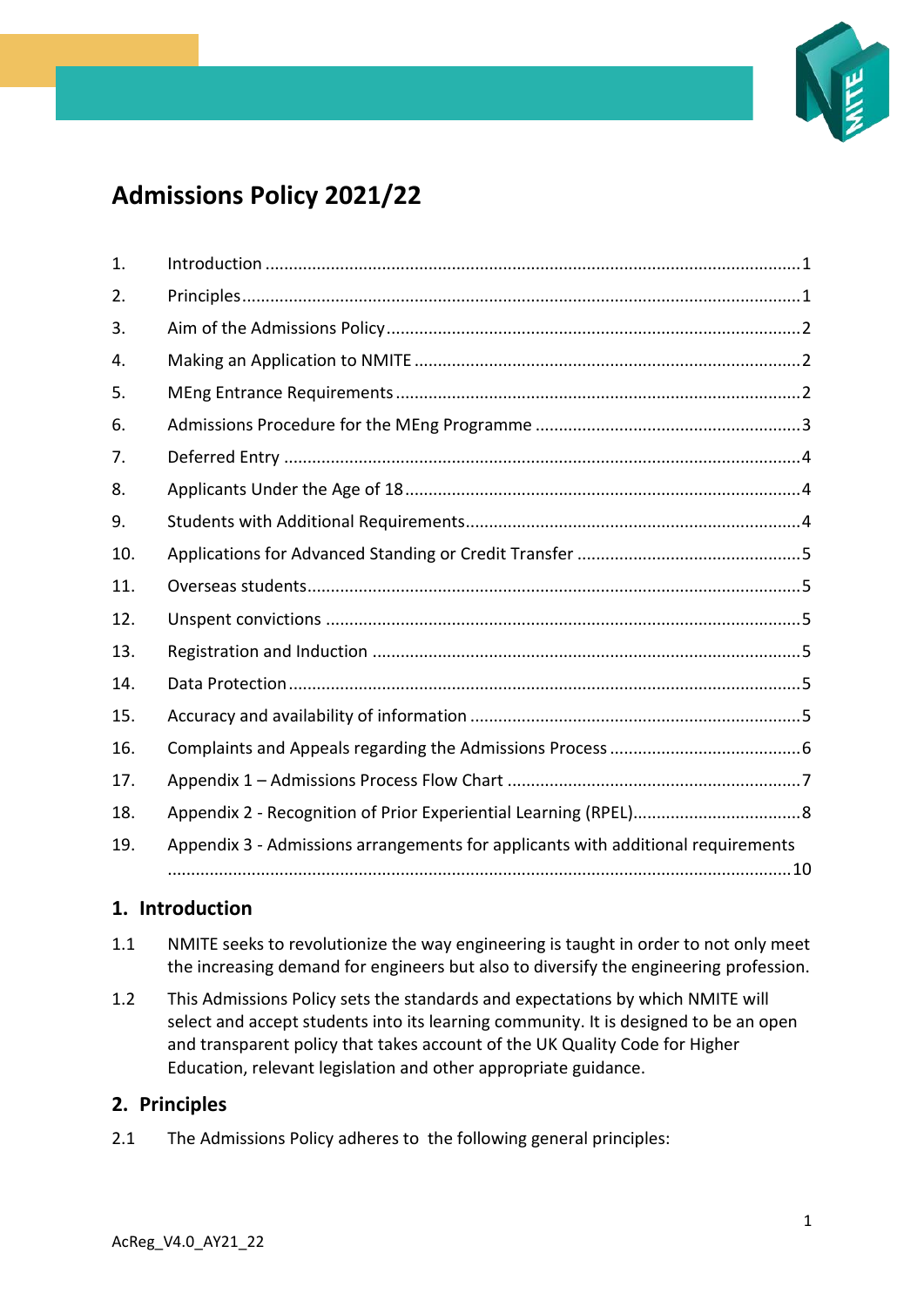

- i. NMITE aims to extend the range of educational opportunities for all, and promote diversity in terms of access, educational experience and support for students. It aims to develop a recruitment strategy which extends beyond traditional markets for engineering applicants.
- ii. The policy encourages applications from prospective students who may not meet the entrance requirements of traditional universities (for example, applicants who have not achieved, or do not expect to achieve, A levels in science, maths or engineering subjects) provided they can demonstrate an ability and commitment to succeed in the NMITE learning environment.
- iii. All offers of admission are made to ensure that NMITE promotes equality and prevents and eliminates discrimination for staff and students on the grounds of age, disability, gender, marital status, race, sexual orientation, religious belief, social or national origin in a proactive manner in line with our duties under the law and our belief in the value of a diverse student body and within the NMITE community overall.

## <span id="page-1-0"></span>**3. Aim of the Admissions Policy**

3.1 The Policy aims to recruit highly motivated, creative, and curious students who will thrive in an active-learning environment, and passionate problem-solvers who benefit from a team and project-based learning approach.

### <span id="page-1-1"></span>**4. Making an Application to NMITE**

- 4.1 Applications to the full-time MEng programme can be made in one of two ways, as follows:
- i) Applicants who do not have formal qualifications and are applying on the basis of RPEL, please apply directly to NMITE at this link: NMITE – [Apply Now](https://nmite.ac.uk/study)
- ii) Applicants who have formal qualifications and so are following the standard route, you can apply by either of the following routes:
	- directly to NMITE at this link: NMITE Apply Now
	- via UCAS, at this link: [Student sign in | UCAS](https://www.ucas.com/students)
- 4.2 All formal offers for the programme are made via the Registry. The Admissions process is led by the Academic Registrar.
- 4.3 Applications are not currently accepted for part time study due to the block-delivery of the MEng.
- 4.4 All applicants will be fully informed of NMITE's Terms and Conditions, and the Tuition Fees and the Refund Policy via the Admissions pages of the website www.nmite.ac.uk/study/admissionsIn addition, a printed copy of the documents will be included with the Offer Letter and sent via First Class post.

## <span id="page-1-2"></span>**5. MEng Entrance Requirements**

5.1 All applicants who have the potential to benefit from higher education and who meet the entry requirements (via the standard route with qualifications/exam results), or the alternative route (via a Recognition of Prior Experiential Learning) will be given full consideration regarding an offer of a place.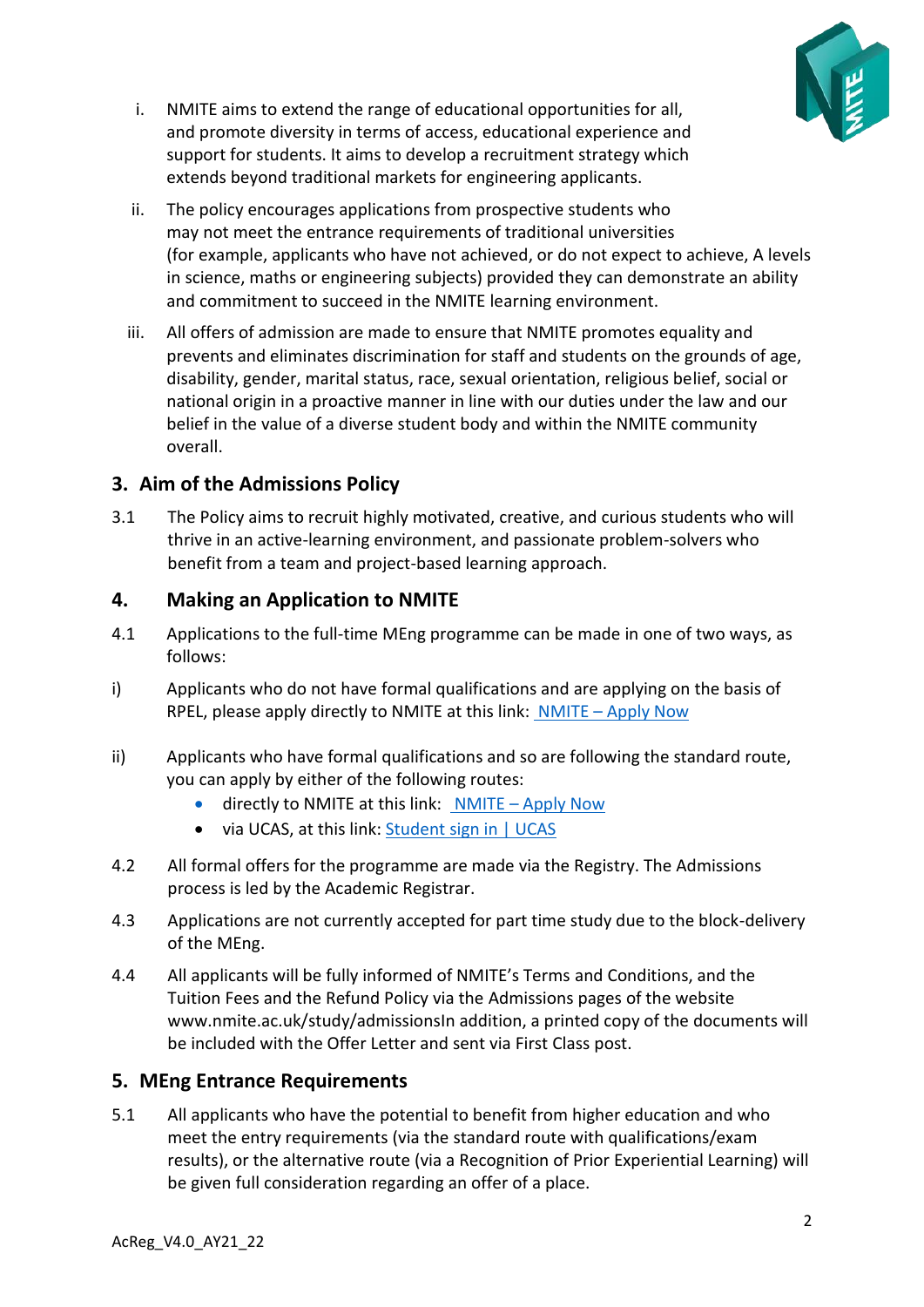

- 5.2 Subject to making a successful application for Recognition of Prior Experiential Learning (RPEL), as at Appendix 2, applicants to NMITE must satisfy the stated minimum entry requirements given in 5.3 below.
- 5.3 Ordinarily NMITE expects all applicants to have minimum of Grade 6 in Mathematics, and English at GSCE; and for non-RPEL applicants, 120 UCAS points (or equivalent) in any subjects. The MEng programme requirements are published on the NMITE website [www.nmite.ac.uk](http://www.nmite.ac.uk/)**.**

### <span id="page-2-0"></span>**6. Admissions Procedure for the MEng Programme**

Also see Appendix 1 - Admission Process Flow chart

- 6.1 Full information about NMITE's overall Recruitment and Selection Process and the entry requirements is published on the website **www. nmite.ac.uk/study/admissions.** The full process consists of 3 stages, as follows:
	- Stage 1: Completion of the initial online Application Form and Equal Opportunities Monitoring Form (which will be separated from the named application upon receipt). Applicants will be contacted and asked to either evidence their academic qualifications/predicted grades or to make an application for Recognition of Experiential Learning.
	- Stage 2, MEng Application: submission of the following:
		- A 2-minute video submission

Answers to two written questions

A short deductive reasoning exercise

(Please note: applicants are encouraged to approach the above requirements in whatever way they feel will be most advantageous to their application.)

- Stage 3, Selection Day: attendance at NMITE premises or via an online platform, to meet staff and other applicants and take part in a range of activities.
- 6.2 Applicants will be contacted at the completion of each stage of the process to provide written outcomes in relation to their application, and if unsuccessful the reasons for this. Successful applicants at each stage of the process will be provided with full details of the next stage in advance. All elements will be clear and transparent.
- 6.3 All the information provided at any part of the Admissions and Recruitment and Selection Process will be retained and processed in accordance with the requirements of the Data Protection and GDPR 2018 legislation.
- 6.4 All the information provided at any part of the Admissions and Recruitment and Selection Process will be processed consistently across all applicants, and in accordance with the process set out in Appendix 2 below.
- 6.5 Each element of assessed materials/activities within each stage of the Admission process is governed by a pre-determined scoring rubric to ensure consistency and fairness, undertaken by trained members of NMITE staff.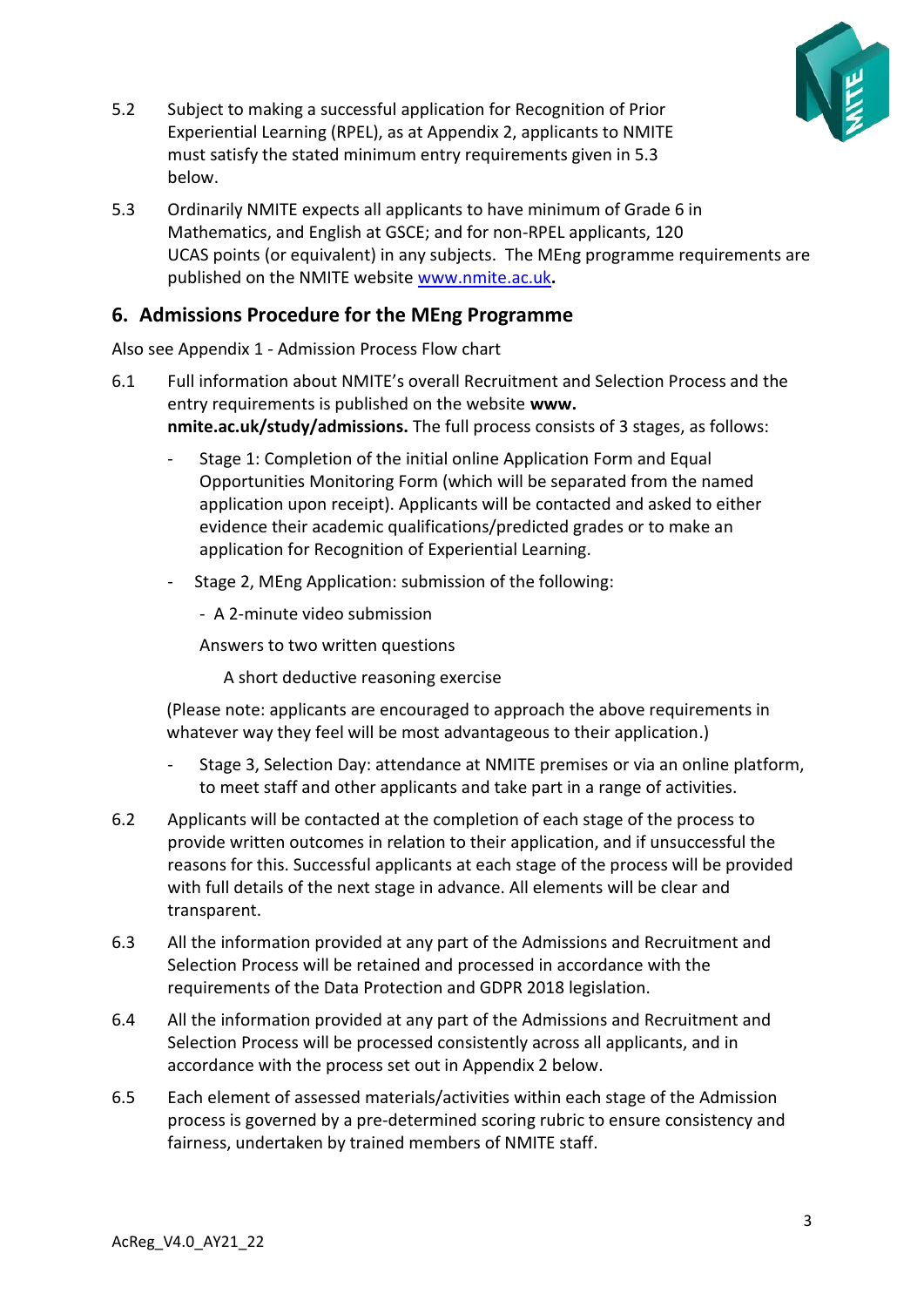

- 6.6 Where your predicted grades are not at the specified level, consideration will be given to the whole application, including GCSE grades.
- 6.7 Any applicants who do not have standard qualifications, and/or mature applicants who do not satisfy the general entrance requirements, will be fully considered in accordance with the Recognition of Prior Experiential Learning Policy, as shown in Appendix 2. This process provides you with the opportunity to evidence that you have, in principle, the ability to undertake the programme, and if successful to then be invited to the next stage of the Recruitment and Selection Process.
- 6.8 NMITE's MEng programme has mandatory face-to-face requirements built into its recruitment and selection process. The purpose of these activities is to assess your suitability for the programme – including factors such team-working, communication, passion, curiosity and grit - and these selection activities will include practical sessions and group work.
- 6.9 An overview of the face-to-face selection activities are provided on the websitehttps://nmite.ac.uk/study/admissions/what-were-looking *)*, and full details will be sent out to applicants with their invitation to this stage of the selection process. Where possible, alternative dates will be given to applicants who are not able to attend their originally provided date.
- 6.10 At least two members of staff will be involved in the decisions about each applicant and a record maintained of how applicants were assessed against NMITE's agreed criteria and the reasons for rejecting an application.

## <span id="page-3-0"></span>**7. Deferred Entry**

- 7.1 NMITE is happy to consider applications for deferred entry.
- 7.2 All other applicants should normally make their application within a year of the time they wish to begin study. If you subsequently wish to defer entry, you should make your request in writing to the Academic Registrar [-registrar@nmite.ac.uk](mailto:registrar@nmite.ac.uk)
- 7.3 Approved applications for deferral of entry will normally be for a maximum of one academic year only. If after that deferral period, you wish to postpone entry for an additional period, you will be required to reapply.

## <span id="page-3-1"></span>**8. Applicants Under the Age of 18**

8.1 NMITE does not normally accept applications from students who would be under the age of 18 at the time of their intended start date due to Safeguarding concerns. For further information/any queries please contact [registrar@nmite.ac.uk](mailto:registrar@nmite.ac.uk)

### <span id="page-3-2"></span>**9. Students with Additional Requirements**

9.1 In order to ensure NMITE provides the best possible support for all, applicants are encouraged to discuss any barriers to learning or other support needs as soon as possible during the application process. Admissions Protocol for Students with Additional Requirements is attached at [Appendix](#page-9-0) 3.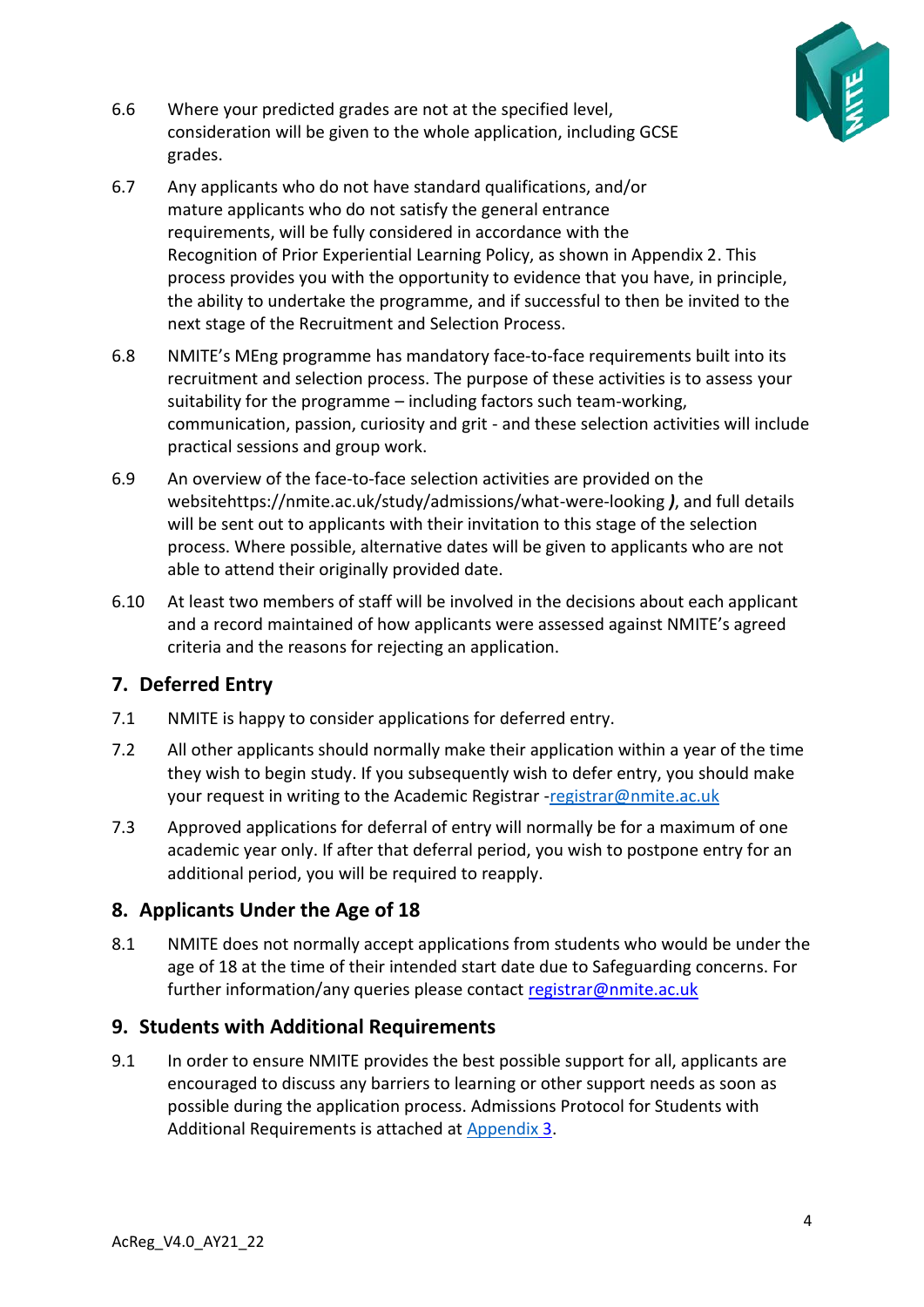

## <span id="page-4-0"></span>**10. Applications for Advanced Standing or Credit Transfer**

10.1 NMITE will not be able to consider applications for Advanced Standing or Credit Transfer until academic year 2021/22, due to the MEng being a wholly new programme.

#### <span id="page-4-1"></span>**11. Overseas students**

- 11.1 NMITE is not currently able to accept applications from prospective students who do not already have the correct immigration permissions for full-time study in the UK.
- 11.2 NMITE will be applying for a Tier 4 Sponsor License with UK Visas & Immigration at a later date and updates will be added to the website [www.nmite.ac.uk](http://www.nmite.ac.uk/)

#### <span id="page-4-2"></span>**12. Unspent convictions**

12.1 All applicants will be asked to declare unspent convictions (in accordance with the Rehabilitation of Offences Act 1974) in relation to offences of a violent, sexual or drugs-related nature following Stage 3 of the Recruitment and Selection Procedure in accordance with NMITE's Ex-Offenders Policy.

#### <span id="page-4-3"></span>**13. Registration and Induction**

- 13.1 All students are required to complete registration formalities and pay their fees or satisfy the Finance Director that you will be able to do so prior to the commencement of your programme of study. Information will be sent in advance to you explaining what is required, as well as being published in advance on the NMITE website **www.nmite.ac.uk.**
- 13.2 A full induction to NMITE will be given to incoming students upon arrival, which will cover both their academic programme, the wider student experience, and other pertinent information. All incoming students will be provided with a schedule of their induction activities prior to their arrival at NMITE.

### <span id="page-4-4"></span>**14. Data Protection**

- 14.1 All data provided by applicants as part of the application process will be kept in accordance with the Data Protection/GDPR legislation of 2018 and as detailed in NMITE's Data Protection Policy*.*
- 14.2 No data, including information on offers and acceptances, will be released to a third party without the applicant's written permission - other than in the specific circumstances provided in the Data Protection Policy.

### <span id="page-4-5"></span>**15. Accuracy and availability of information**

- 15.1 NMITE reviews its marketing materials annually to ensure they are fit-for-purpose and to ensure they provide prospective applicants with sufficient information for them to make an informed decision.
- 15.2 NMITE will produce information in alternative formats where requested. Please contact [studentsupport@nmite.ac.uk](mailto:studentsupport@nmite.ac.uk)
- 15.3 NMITE provides full information on tuition fees and student funding on the website **www.nmite.ac.uk/study/fees-financial-support**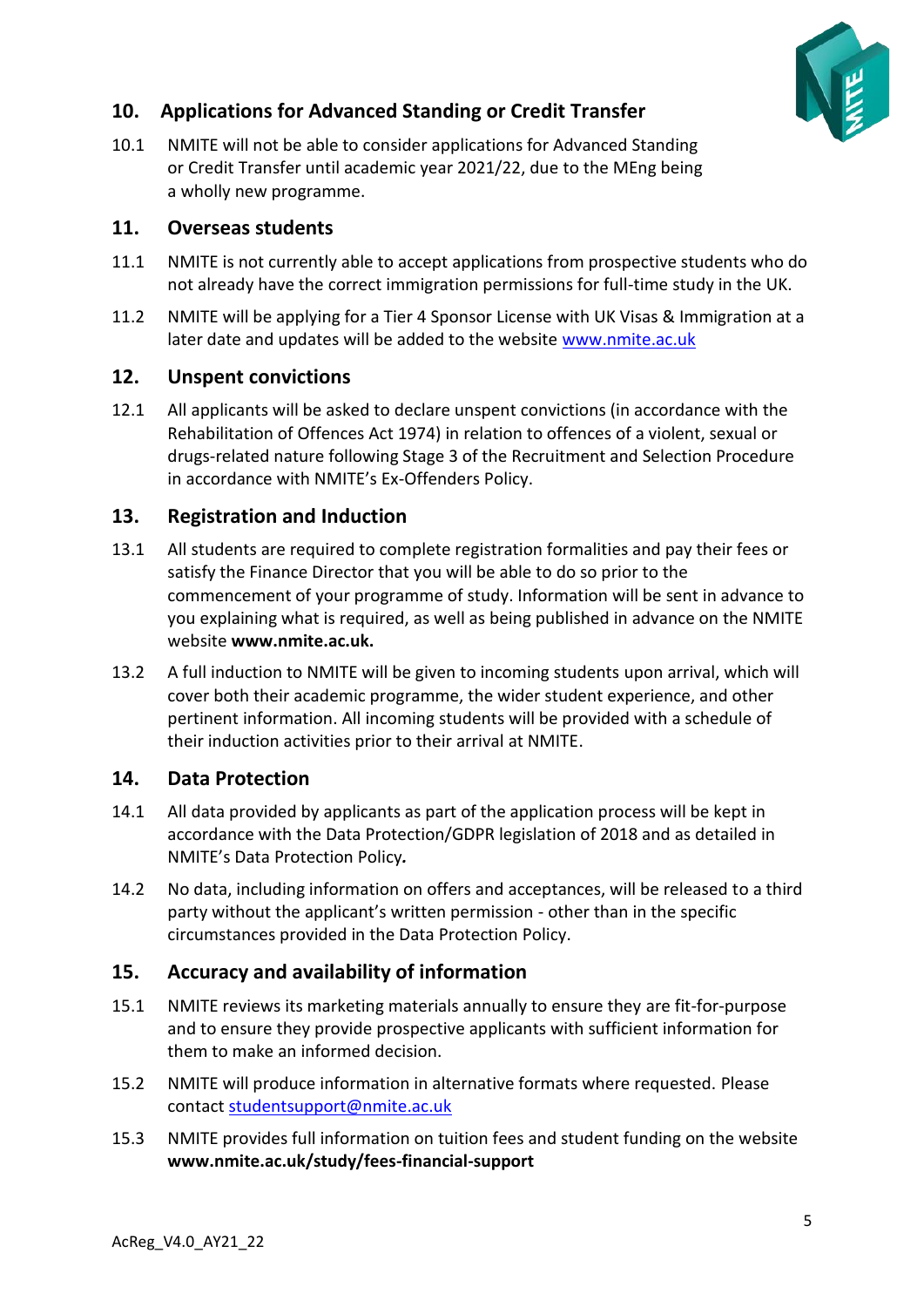

## <span id="page-5-0"></span>**16. Complaints and Appeals regarding the Admissions Process**

- 16.1 Applicants who have a complaint regarding any aspect of their admissions application should address this in writing to the Academic Registrar setting out the nature of your complaint and how you would like it to be resolved.
- 16.2 The Academic Registrar will ensure that the complaint is dealt with and responded to within 15 working days of receipt of your initial letter.
- 16.3 Applicants may appeal against a decision to reject an application. Appeals will be considered by the Academic Registrar and the President & Chief Executive (or nominee), who will fully consider your qualifications for the programme, the records of the selection activities undertaken by the applicant, alongside any further information you wish to put forward in support of your appeal against their Admissions decision.
- 16.4 Appeals may only be made on one or more of the following grounds:
	- i. administrative error

and/or,

- ii. irregularities in the conduct of the admissions process and/or,
- iii. prejudice or unreasonable bias.

Please note: Applicants may not appeal against academic judgement.

- 16.5 Applicants will be notified of the result of their appeal within 15 working days and issued with an NMITE Completion of Procedures letter.
- 16.6 If an applicant remains dissatisfied with the final outcome of NMITE's internal procedures there shall be a final right of appeal to The Open University (as NMITE's validating partner).

The procedure for appealing to The Open University is set out in The Open University Handbook for Validated Awards.

- 16.7 If you are dissatisfied with the decision of The Open University, you may be able to complain to The Office of the Independent Adjudicator (OIA), provided the complaint is eligible under OIA rules, that the internal procedures have been concluded and the Completion of Procedures letter has been provided.
- 16.7.1 Information about the role of the OIA and the procedure for submitting complaints can be obtained from the OIA website: [www.oiahe.org.uk](http://www.oiahe.org.uk/)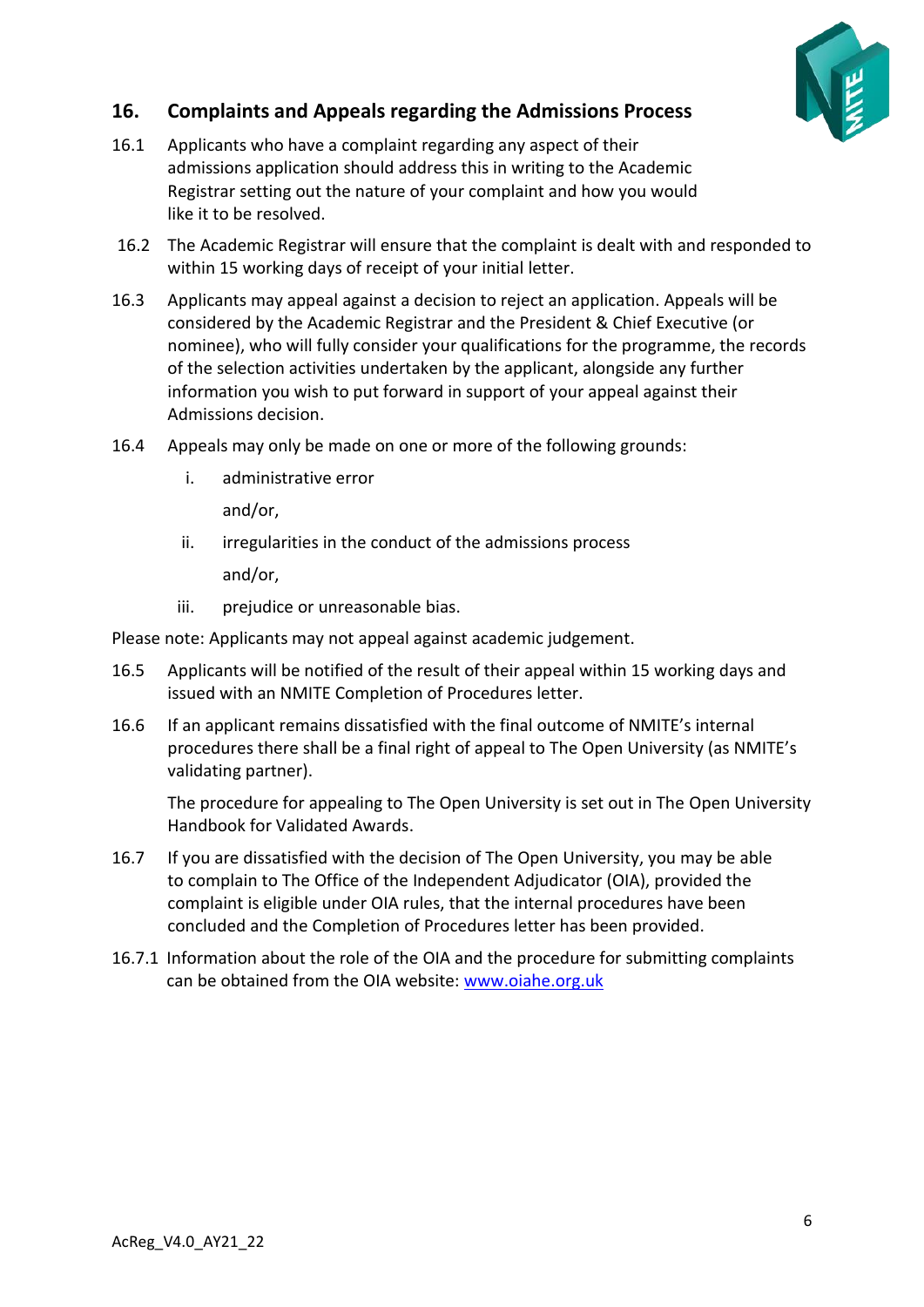## <span id="page-6-0"></span>**17. Appendix 1 – Admissions Process Flow Chart**



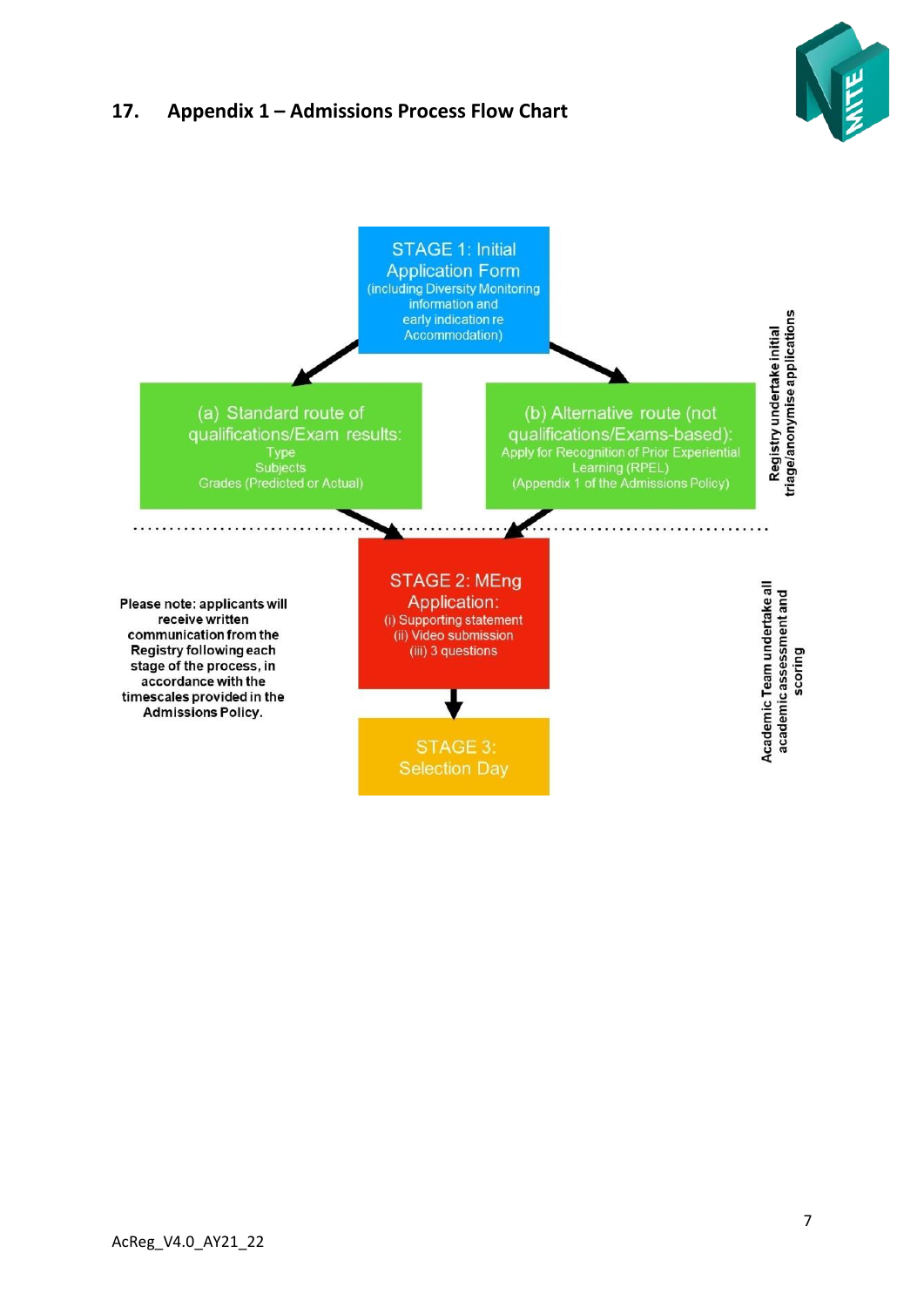

*PLEASE NOTE – the detail of the RPEL process for September 2021 onwards is currently under review and the details of the 20-21 process are provided for reference purposes here. Any questions please contact admissions@nmite.ac.uk.*

## <span id="page-7-0"></span>**18. Appendix 2 - Recognition of Prior Experiential Learning (RPEL)**

#### **18.1 Entry requirements and the selection of students**

Ordinarily NMITE expects applicants to have minimum of Grade 6 in Mathematics, and English at GSCE, and 120 UCAS points (or equivalent) in any subjects. However, NMITE's primary means of student selection is more heavily focused on the direct assessment of various aptitudes (such as grit, curiosity, and passion), rather than over reliance on formal examination results. As such NMITE's Student Recruitment and Selection Procedure is well-suited to those from non-traditional backgrounds who are able to demonstrate Prior Experiential Learning (PEL).

#### **18.2 Making an application for Recognition of Prior Experiential Learning (RPEL)**

- 18.2.1 NMITE is not prescriptive about how PEL should be evidenced, however, a text statement of approximately 300 – 1000 words (with supporting documents attached) to evidence the applicant's overall learning to date and to demonstrate their ability to apply both practice and theory and how this makes them a suitable candidate to study the MEng. Please note: simply describing a job or other role will not be sufficient.
- 18.2.2 Applicants who wish to have their PEL considered in lieu of NMITE's minimum exam grade requirements, will be required to indicate this on their application form for a place of study, and provide written evidence to support their request as per paragraph 18.3 below.

#### **18.3 Assessing the applicant's application for RPEL**

18.3.1 All applications for RPEL will be scored using the following criteria and recorded accordingly:

| Name of applicant:             | Student ID: |                                                |  |
|--------------------------------|-------------|------------------------------------------------|--|
|                                |             | <b>Yes/No Summary of the relevant evidence</b> |  |
| Is it clear what the applicant |             |                                                |  |
| has learned during the PEL?    |             |                                                |  |
| Has the applicant              |             |                                                |  |
| demonstrated suitable          |             |                                                |  |
| ability in mathematics and     |             |                                                |  |
| communication to the           |             |                                                |  |
| equivalent of FHEQ level 2?    |             |                                                |  |
| Has the applicant              |             |                                                |  |
| demonstrated suitable          |             |                                                |  |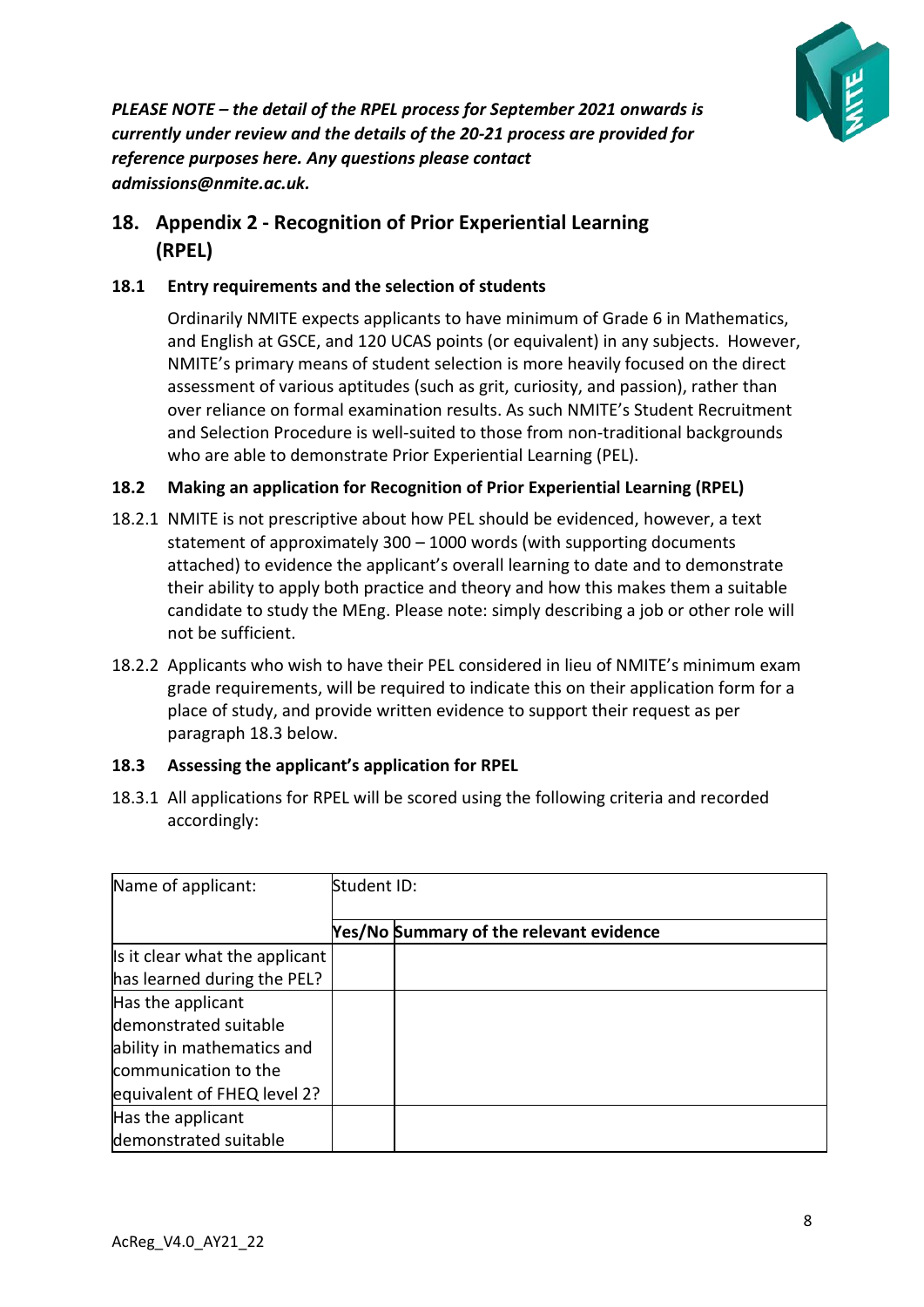

| ability in three areas to the<br>equivalent of FHEQ level 3?                      |      |
|-----------------------------------------------------------------------------------|------|
| Names of the two academic $(i)$<br>staff who assessed the<br>application for RPEL | (ii) |
| Date of completion of the<br><b>RPEL</b> application                              |      |

#### **18.4 Scoring the applicant's application for RPEL**

- 18.4.1 The PEL panel will consist of three members of NMITE staff (of whom at least two must be academic staff) and it must be deemed by a majority of at least 2:1 that the applicant has suitably addressed the above questions.
- 18.4.2 Applicants who are able to successfully demonstrate the above criteria (through paragraph 4.1) will not be required to further demonstrate exam grades but will be progressed to the next stage of the selection process.
- 18.4.3 Decisions regarding the demonstration of PEL will be made within 5 working days of the application submission.
- 18.4.4 For appeals against the outcome of an application for PEL, please see paragraph 16 of the Admissions Procedure: Complaints and Appeals regarding the Admissions Process.

#### **18.5 Record retention re RPEL**

- 18.5.1 All applications for RPEL and their assessment will be held by the Academic Registrar in accordance with NMITE's Records Retention Policy .
- 18.5.2 Anonymised data for all RPEL applications will be retained by the Academic Registrar for the purposes of data analysis and Quality Assurance reviews/enhancement activities.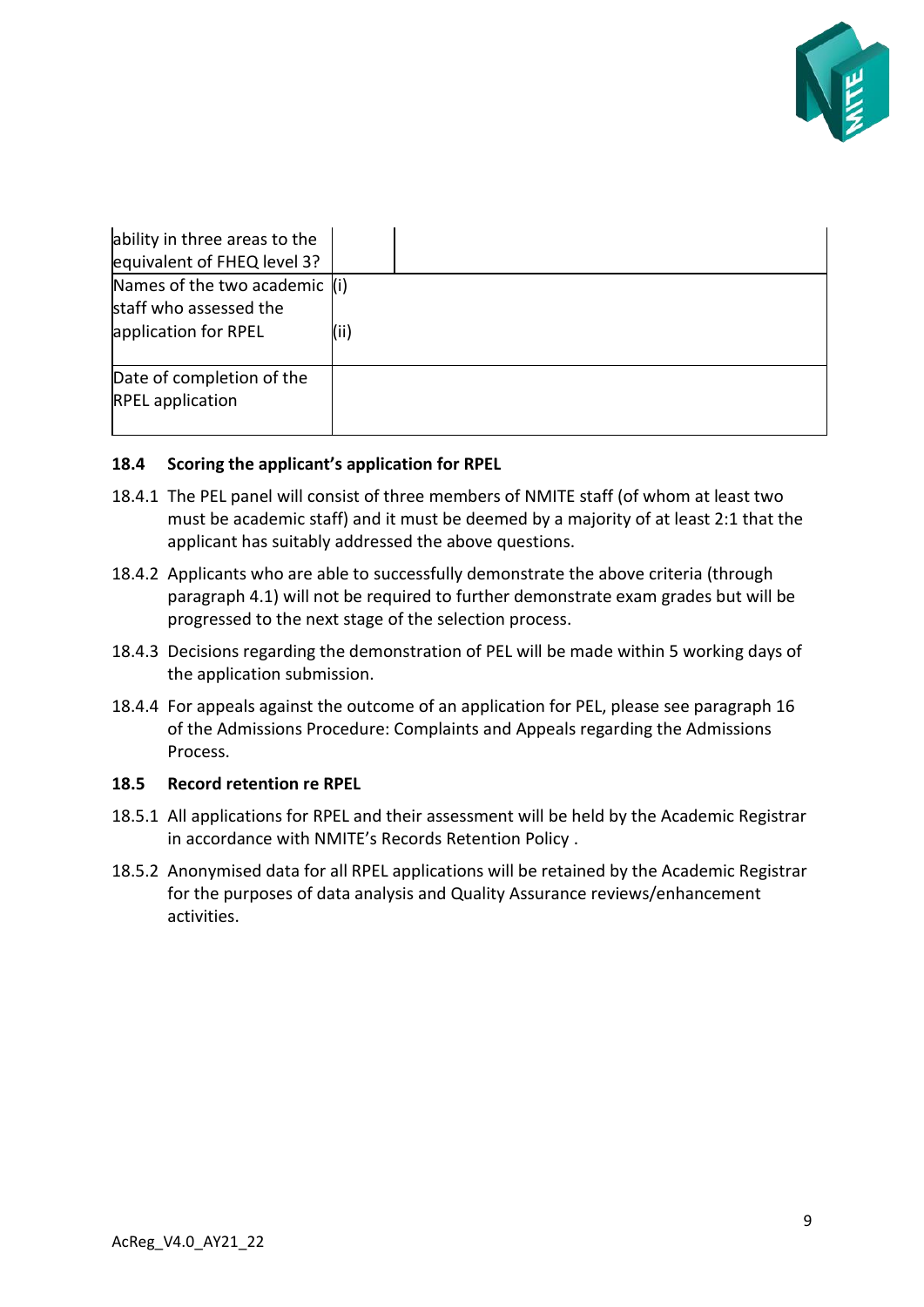

# <span id="page-9-0"></span>**19. Appendix 3 - Admissions arrangements for applicants with additional requirements**

- 19.1 NMITE fulfils every aspect of its moral and legal obligations under the Equality Act 2010. As such, any applicant who is covered or believes they are covered by the Equality Act 2010 should let us know as soon as possible. Any applicant who is not sure, please check with us as soon as possible by emailing studentsupport@nmite.ac.uk or calling on 01432 804545.
- 19.2 Anyone who needs additional support, but is not covered by the Equality Act 2010, should please get in touch as soon as possible by emailing studentsupport@nmite.ac.uk
- 19.3 So we can deliver additional support quickly and effectively we encourage all applicants with any form of additional support need(s) to please indicate this on the initial online application form. This enables any adjustments to be in place as soon as possible.
- 19.4 The process for applicants with additional requirements works as follows:
	- The student support team will then contact you to arrange a suitable time for a one-to-one conversation/meeting to discuss your detailed requirements.
	- The student support team and/or specialist assessors will work with you to discuss and agree the level/ kind of support you require for you to be able to fully engage with your studies and student life more generally. These discussions will include:
		- Adaptations to the physical environment (including residential accommodation as appropriate).
		- Programme specific requirements.
		- General learning and teaching requirements.
		- Additional support needs and associated funding.

Please note: These discussions will remain wholly separate from the assessment of your application for a place of study, and all elements of Stage 2 of the Admissions process (namely the submission of your supporting statement, responses to given questions, and the 2-minute video) are reviewed and scored anonymously by Academic Team members. 

19.5 Following your successful completion of Stage 2 of the Recruitment and Selection Process you will be pre-assigned a Personal Tutor (who will be a member of the Academic Team) and will be invited to visit NMITE in advance of the Selection Day. If it is not possible for you to visit NMITE in person, you will be offered alternative forms of engagement and communication – such as telephone and/or Skype.

Please note: the visit/calls referred to above are not compulsory (and nor do they form any part of the selection activities). They are offered to you to give you the opportunity to sample the environment of NMITE, have a chance to spend time with your Personal Tutor and meet the programme team, and to discuss the range of support needs and adjustments which may be required in order for you to fully engage with Selection Day activities.